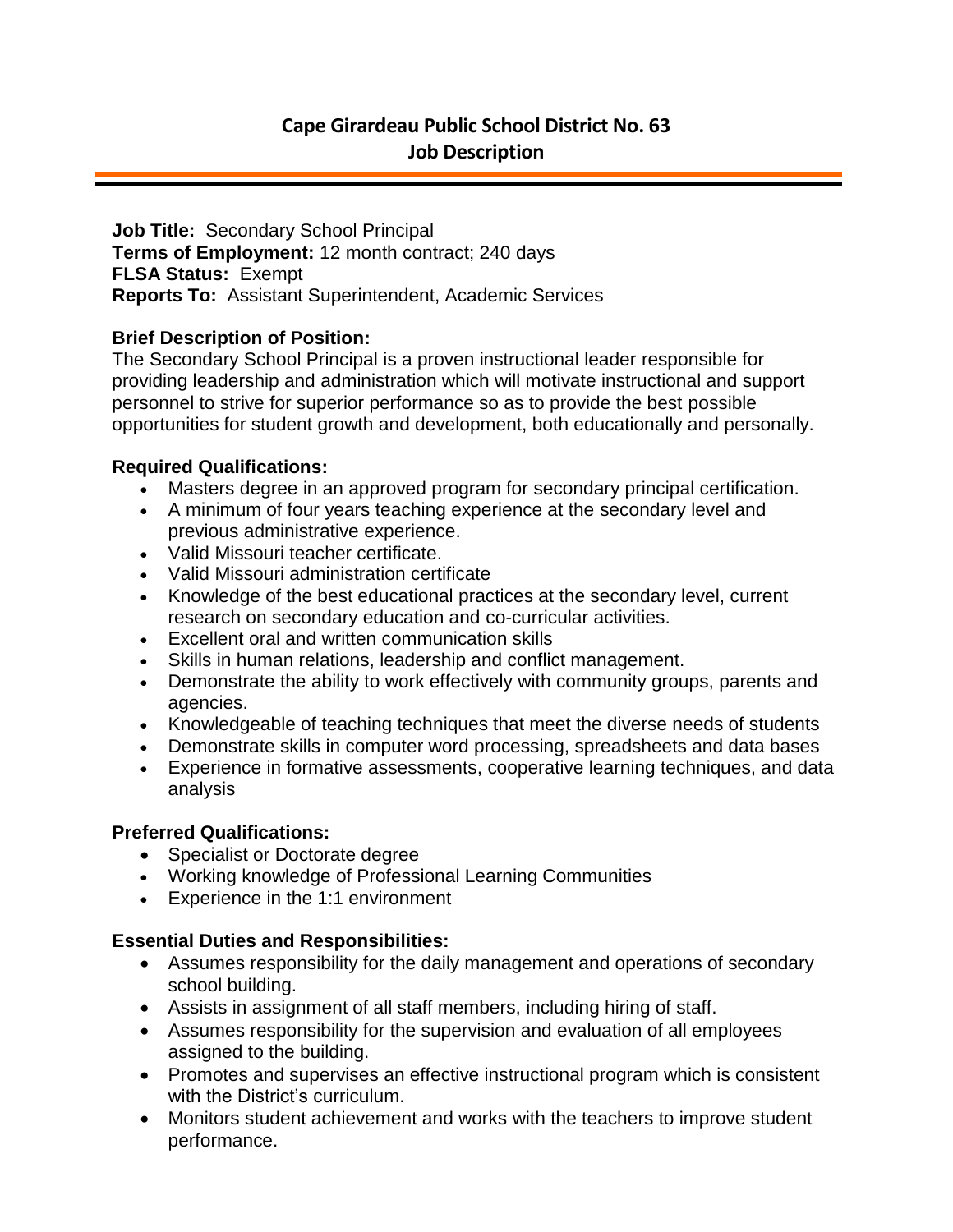- Provides leadership in curriculum development, implementation, and evaluation, along with other District administrators.
- Administers the building budget, approves needed building supplies and materials in compliance with state regulations, policies and regulations of the school board.
- Establishes and maintains good relationships with parent organizations, community members, civic, service and professional organization.
- Communicates with staff, parents, students and the community about school programs, activities and events.
- Works cooperatively with other groups within the building.
- Assumes responsibility for the security, safety of students and appearance of the physical plant.
- Attends and supervises student activities and events.
- Identifies opportunities for professional growth of staff.
- Assures that District, state and federal guidelines used in providing services to exceptional children are followed.
- Determines building schedules, assigns all staff members and students within the building.
- Participates in District meetings and committee assignments.
- Performs other duties as assigned by the Assistant Superintendent.

## **Hazards:**

For some buildings, stairs, chalk dust and exposure to communicable diseases may be a potential hazard. In science labs, there could be exposure to chemicals and fumes. Equipment that supports classroom instruction could be potentially hazardous under certain conditions. Travel between schools will cause exposure to hazardous driving and walking conditions.

# **Physical Demands/Environmental Factors:**

- Ability to work in a climate controlled building, as well as in inclement weather.
- Ability to stand, walk, and move around for long periods of time
- Requires constant hand-eye/mind-eye coordination, hearing; intermittent walking, talking and writing.
- Frequent keyboarding and repetitive motions with wrists, fingers, and hands are required.
- Ability to see and read, with or without vision aids, a computer screen and printed matter, and to distinguish colors.
- Sufficient hearing to understand speech at normal room levels, and to hear and understand speech on the telephone.
- Manual dexterity to operate a telephone and enter data into a computer using both hands.
- Ability to communicate, effectively and efficiently with sufficient volume to be heard in normal conversation, on the telephone, and addressing groups.
- Ability to exert up to 30 pounds of force to lift, carry, push, pull, or otherwise move objects.
- Ability to lift, bend, stoop, pull, grasp, and carry a variety of objects of different shapes and sizes.